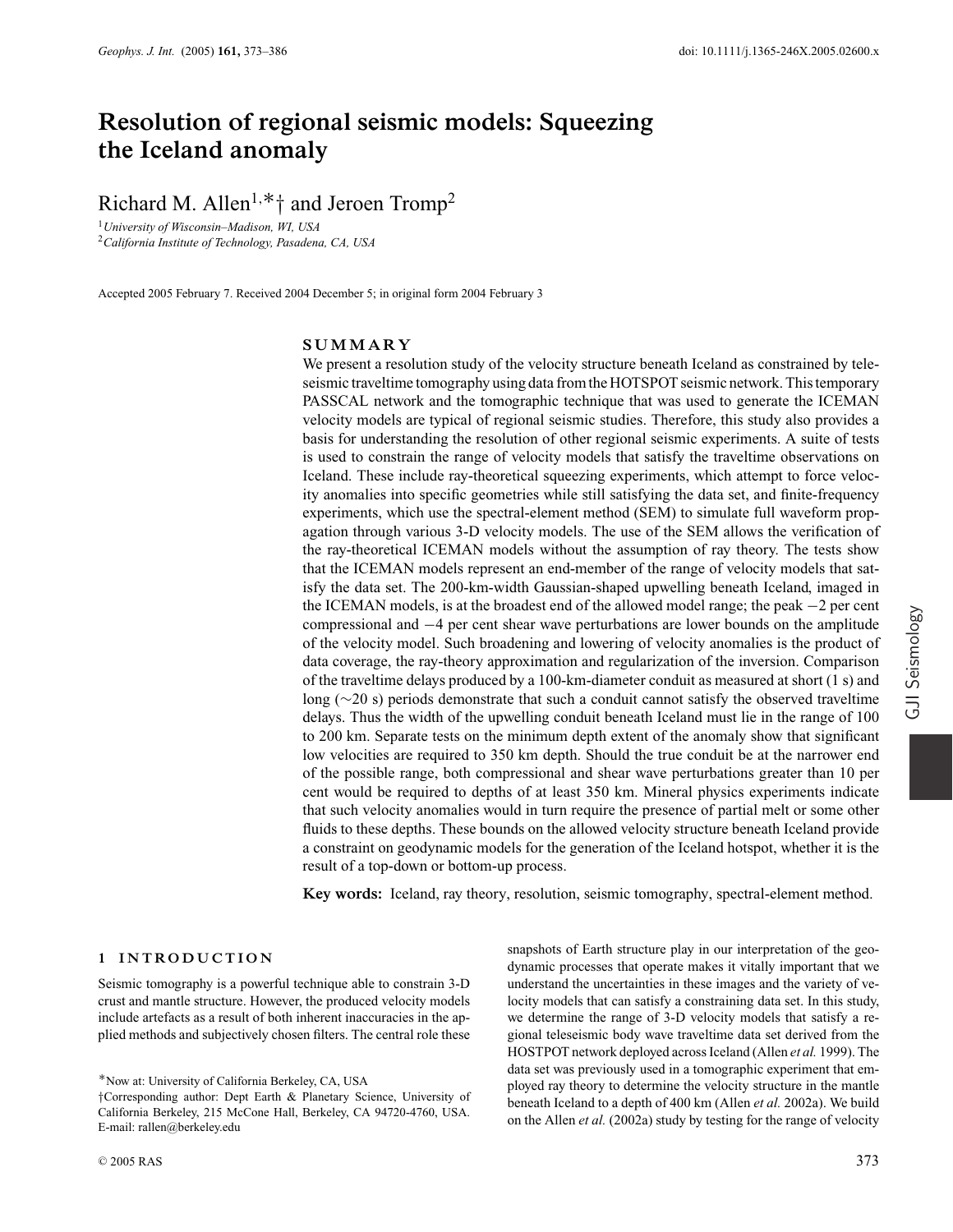models that satisfy the traveltime data set using both ray-theoretical and finite-frequency techniques, and provide specific bounds on the geometry of velocity structures that may be present beneath Iceland. The resolution tests also provide a guide for interpretation of similar regional tomographic studies. The network geometries of many regional seismic deployments facilitated by the PASSCAL instrument pool are very similar to the HOTSPOT network that provided the data set for this study. Limitations in the resolution and artefacts in tomographic images are therefore also similar.

Estimation of the possible range of velocity structures beneath Iceland is important to the ongoing debate over the causal mechanism for the Iceland hotspot. Iceland was on Morgan's initial list of hotspots hypothesized to be the result of plumes of hot mantle material rising from the core–mantle boundary region (Morgan 1971). Since that time there have been many geophysical and geochemical studies focused on the mantle beneath Iceland. Perhaps the most important geochemical observation that indicates a deep mantle source for the melting anomaly is the high 3He/4He ratios. Breddam *et al.* (2000) identify a plateau of high values in central Iceland where the ratios are ∼20 times atmospheric. However, the association of high <sup>3</sup>He/<sup>4</sup>He ratios with a reservoir distinct from that sampled by N-MORB has been questioned (Anderson 2001), as have the locations of such a reservoir in the deep mantle (e.g. Anderson 1993; Graham *et al.* 1996). Regional tomographic experiments show a low-velocity anomaly near cylindrical in shape, 200 to 300 km in diameter and extending to at least the base of the upper mantle, the maximum depth of resolution (Wolfe *et al.* 1997; Foulger *et al.* 2001; Allen *et al.* 2002a; Hung *et al.* 2004). While these observations are consistent with the presence of a mantle plume, proof of a plume requires continuation of the conduit deep into the lower mantle where regional models have no resolution. Global tomography experiments have produced inconclusive evidence of a deep mantle source for Iceland. While some models suggest a low-velocity conduit extending into the lower mantle (Bijwaard & Spakman 1999; Zhao 2001) and others do not (Ritsema *et al.* 1999; Montelli *et al.* 2004), all have horizontal resolutions of ∼1000 km and a narrow conduit of the scale observed in the upper mantle may therefore not be resolvable (Ritsema & Allen 2003). Measurements of transition zone thickness in the North Atlantic show a thinning near Iceland, which is also consistent with the passage of a high-temperature anomaly from the lower to the upper mantle (Shen *et al.* 2002).

While conclusive evidence for the presence of a deep seated plume beneath Iceland remains elusive, should a plume exist, geodynamic models provide images of what it may look like. Early geodynamic models for Iceland exhibited a trade-off between the radius of the plume tail and the temperature anomaly. (Note that all references to conduit radius in this paper refer to the radius at which the best-fitting Gaussian-shaped anomaly falls to 1/e of the peak value.) While broad cool plumes (peak temperature <100◦C, radius >300 km) were preferred to satisfy topography, crustal thickness and gravity, narrow hot plumes (peak temperature 170◦C, radius 60 km) provided the best fit to the  $87\text{Sr}/86\text{Sr}$  anomaly, considered to be a signature of plume material (Ribe *et al.* 1995; Ito *et al.* 1996). More recent geodynamic models for Iceland have converged on a narrow conduit, which satisfies all surface observables through the inclusion of dehydration effects on mantle viscosity during melting (Ito *et al.* 1999). The increase in viscosity caused by the immediate removal of fluids on initiation of melting causes most of the upwelling material to divert around the melting region. The most recent geodynamic plume models for Iceland have conduits that are ∼50 km in radius (Albers & Christensen 2001; Ito 2001). In contrast, seismic constraints suggest an anomaly that is at least twice a wide as these geodynamic models: both modelling of diffraction effects of the anomaly (Allen *et al.* 1999) and ray-theoretical traveltime tomography experiments (Foulger *et al.* 2001; Allen *et al.* 2002a) suggest a radius of ∼100 km. A more recent tomography model for Iceland that uses finite-frequency sensitivity kernels suggests a broader ∼150-km-radius anomaly (Hung *et al.* 2004). It can be argued that an ultranarrow 50-km-radius conduit could be present beneath Iceland as a result of the various inherent limitations of seismic imaging techniques. We therefore determine the minimum width of any anomaly beneath Iceland necessary to generate the observed traveltime data set.

While many observations are consistent with the presence of a mantle plume beneath Iceland, none provides conclusive proof for a deep mantle origin. Alternative hypotheses for the Iceland hotspot are driven by top-down processes resulting from the separation of the adjacent continents. They involve small-scale convection driven by the lateral thermal gradient developed across the edge of the continent and passive upwelling and infilling of the mantle beneath the new ocean (e.g. King & Anderson 1998; Korenaga & Jordan 2002). However, it is difficult to assess the applicability of these hypotheses to the Iceland hotspot as there are no geodynamic models specifically tailored to observables in the region that exhibit these small-scale convection processes. Two important constraints on future geodynamic models for Iceland will be the depth and horizontal extent of the upwelling. For this reason, we assess both the minimum depth extent of the low-velocity anomaly beneath Iceland, and the minimum and maximum horizontal diameters of the anomaly.

We conduct ray-theoretical and finite-frequency experiments to explore the true range of mantle velocity models that satisfy the seismic observations on Iceland. We use ray-theoretical synthetic resolution and squeezing experiments to test the minimum depth extent of the low-velocity anomaly and to test if an ultranarrow 50-kmradius conduit can satisfy the observed traveltime delays. We then abandon ray theory and use the spectral-element method (SEM), a numerical technique for the simulation of seismic wave propagation through the entire globe, including a 3-D velocity model, to calculate synthetic waveforms for a variety of velocity models. This allows testing of the velocity models generated by ray theory and provides a basis for understanding the limitations of ray theory for a regional tomographic experiment.

# 2 THE ICEMAN DATA SET **AND MODELS**

The teleseismic traveltime data set used in this study is identical to that used to generate the ICEMAN models. Generation of the data set and development of preferred tomographic models that represent minimum norm solutions are described in full by Allen *et al.* (2002a). The data set is the product of the HOTSPOT deployment of PASSCAL instruments across Iceland from 1996 July till 1998 August. Waveforms from the permanent South Iceland Lowlands (SIL) network (Stefansson *et al.* 1993) and the temporary ICEMELT deployment (Bjarnason *et al.* 1996) were also used. Fig. 1 shows a map of the combined station distribution. Relative traveltime data sets were generated by cross-correlation of seismic arrivals. *P* and *PKIKP* arrivals were bandpassed between 0.8–2.0 and 0.03–0.1 Hz prior to cross-correlation, providing two compressional arrival-time data sets. *S* and *SKS* arrivals were only detectable in the lower frequency window, providing just one shear arrival-time data set. This low-frequency data set is a little lower than commonly used as a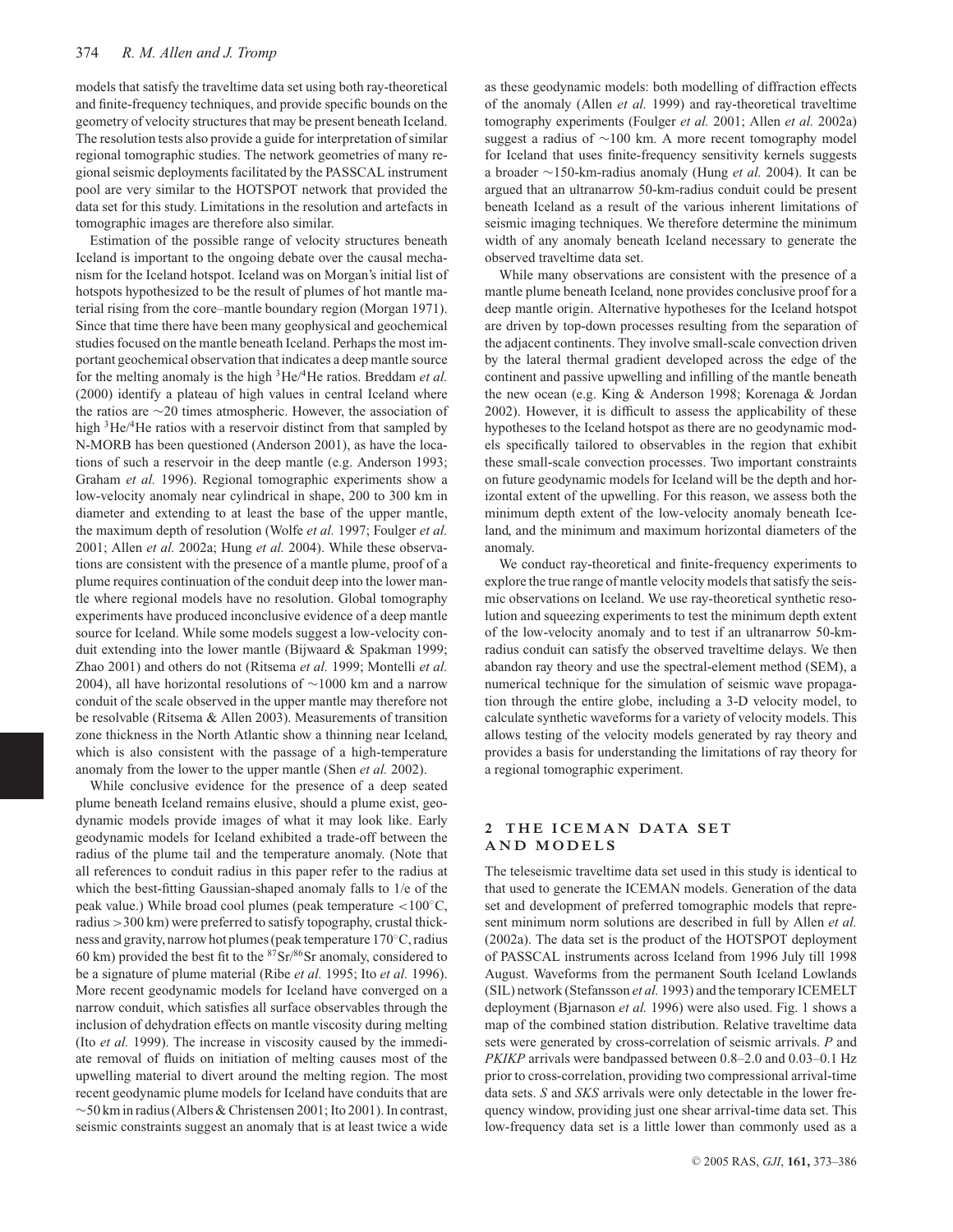

**Figure 1.** Map of Iceland showing the distribution of seismic stations used in this study. The ICEMAN data sets come from three networks: the HOTSPOT (circles) and ICEMELT (squares) networks, both consisting of broad-band instruments, and the SIL network consisting of broad-band (solid triangles) and short-period (open triangles) instruments.

result of the higher level of microseismic noise in Iceland compared with continental settings. We use the tags ICEMAN-HP and ICEMAN-LP to refer to the high- and low-frequency compressional arrival data sets, which consist of 2695 and 2103 arrivals respectively. We use the tag ICEMAN-S for the low-frequency shear arrival data set, which consists of 1814 arrivals. The three data sets were inverted to produce three velocity models of the mantle beneath Iceland for which we use the same tags: ICEMAN-HP, ICEMAN-LP and ICEMAN-S.

The ICEMAN models were generated using integrated seismic techniques. The teleseismic arrival times were corrected for crustal structure prior to inversion using the crustal model of Allen *et al.* (2002b). Surface waves were used to provide additional constraints on the velocity structure in the upper ∼200 km of the mantle. Inversion of the body wave data sets alone shows a low-velocity anomaly extending from the maximum depth of resolution up to ∼200 km where it apparently stops. The surface wave constraints show the presence of a horizontal low-velocity anomaly that extends beneath all of Iceland. Such an anomaly beneath an entire seismic network cannot be detected using a relative arrival-time data set, which is why it is absent from the body-wave-only tomographic results. Combining the body and surface wave constraints produces a velocity model in which the deeper, vertical low-velocity anomaly connects to a horizontal low-velocity anomaly extending beneath all of Iceland (see fig. 6 of Allen *et al.* 2002a). Allen *et al.* (2002a) interpret the ICEMAN models as a buoyant upwelling originating below the maximum depth of resolution (∼400 km) and feeding mantle material up to the melting zone beneath Iceland. This material then spreads out beneath the lithosphere as it flows horizontally away from the upwelling region. All hypothesized models for the Iceland hotspot must generate buoyant upwelling to support the large volume of volcanism on Iceland and thus result in lateral spreading of the same material beneath the Icelandic lithosphere. It is the geometry of the upwelling anomaly that may vary between mechanisms. In this study, we therefore focus on the geometry of the upwelling conduit of the Iceland low-velocity anomaly (structure below ∼200 km), which is constrained by the teleseismic body wave arrival time data sets alone (with applied crustal corrections).

# **3 RAY-T HEORETICAL RESOLUTION TESTS**

We conduct two types of resolution experiments using the raytheoretical approximation. First, synthetic resolution tests are used to determine whether our data set can resolve specific velocity structures. Secondly, squeezing tests are used to determine the locations of velocity anomalies required by the data.

In synthetic resolution tests a synthetic velocity model is generated and used to calculate a data set. The data set is then inverted to determine if the original velocity structure can be recovered. These tests can only be used to determine whether a specified synthetic structure could be resolved by the data set should it exist in the Earth. They cannot be used to prove that the velocity structure determined from an observed data set is the true structure of the Earth. To illustrate this point, consider a velocity model consisting of six cells with a source on one side and receiver on the other, as shown in Fig. 2(a). If there is a negative velocity perturbation in one of the sampled cells, say  $-4$  per cent, then the arrival at the receiver will be late. If this single traveltime observation represents the data set used in an inversion for the velocity anomalies in all six cells, then the minimum norm solution would consist of a −2 per cent anomaly in the two cells sampled by the ray as shown in Fig. 2(b). As a result of the absence of crossing rays, the low-velocity anomaly is smeared along the ray path. Having completed the inversion, we want to test the resolution of our data set. If we use a synthetic velocity model similar to the inversion result, trace the ray through it to generate a synthetic data set (Fig. 2c) and invert, we will obtain a velocity model that looks like Fig. 2(d), the same as the initial synthetic velocity model. Clearly, this does not demonstrate that the true velocity model looks like the synthetic one: it simply demonstrates that given



Figure 2. Cartoon to illustrate the limitations of synthetic resolution tests. The model domain consisting of six cells one of which has a −4 per cent velocity anomaly is shown in (a). The (limited) ray-path coverage is indicated by the line SR; the data set consists of one traveltime measurement. The minimum norm solution resulting from inversion of the available traveltime data set is shown in (b): the velocity anomaly is smeared along the ray as a result of the ray coverage resulting in a −2 per cent anomaly in two cells. In an effort to demonstrate that (b) represents the true velocity structure (a), a synthetic velocity model (c) is generated for use in a synthetic resolution test. The synthetic velocity model (c) has been chosen to look like the (b). The synthetic data set is calculated using the same ray path through the synthetic velocity model. Inversion of the synthetic data set produces the solution shown in (d). Although the synthetic velocity model (c) is recovered, this success does not demonstrate that (b) is the true velocity structure.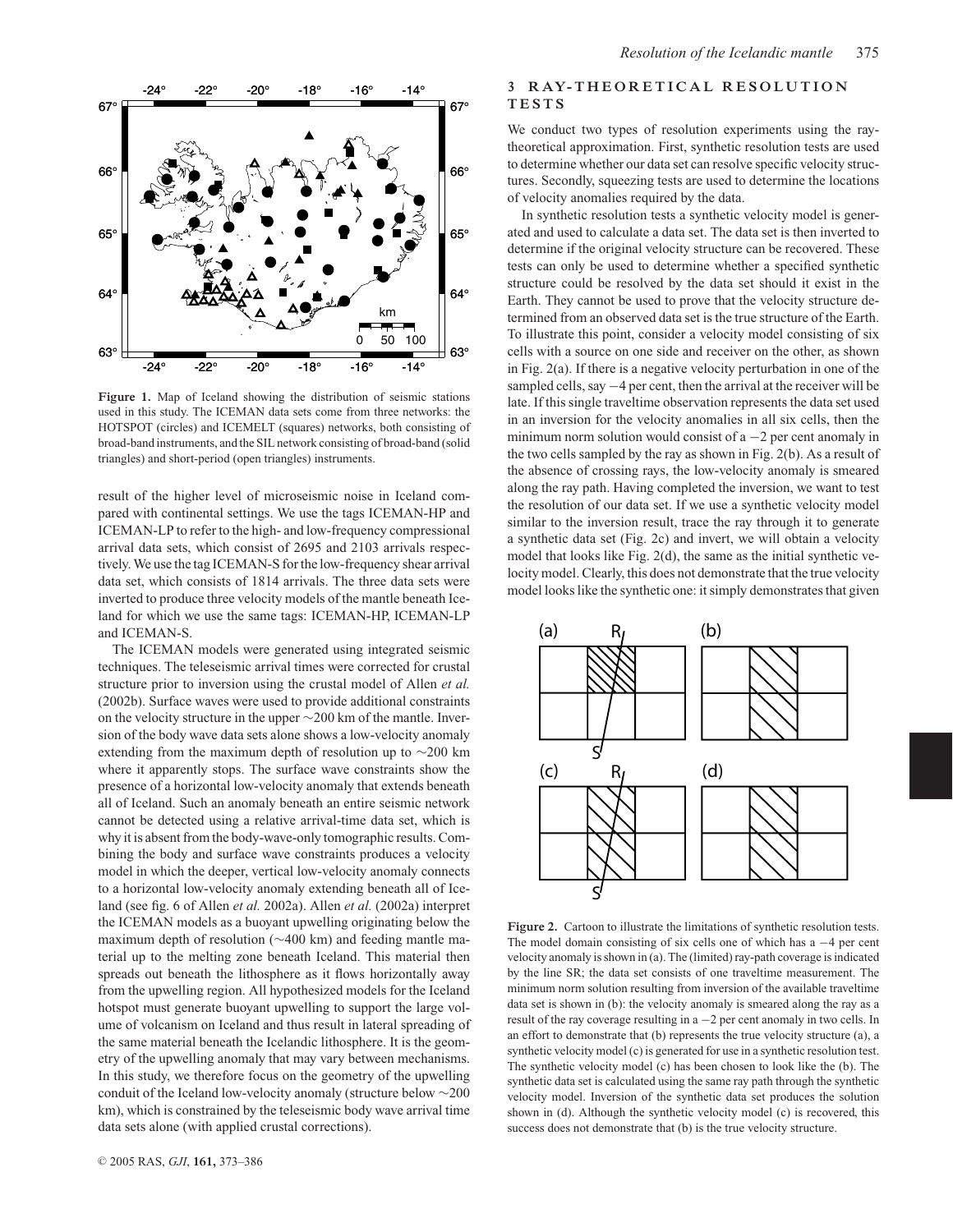the available ray coverage it is possible to recover a structure that looks like our inversion result. If, however, we conducted a resolution test where the initial synthetic model looks like Fig. 2(a), we would recover a velocity model like Fig. 2(b), demonstrating that our data set is unable to resolve a structure like Fig. 2(a).

Squeezing experiments are used to test if a hypothetical velocity structure is consistent with a data set. In some ways, it is a more rigorous test of a hypothetical velocity structure than a synthetic resolution test. Synthetic resolution tests are intended to assess if the data set is able to resolve the hypothetical structure, whereas squeezing experiments are used to determine whether it is possible to force, or squeeze, the velocity model, which still satisfies the data set, into the hypothetical geometry. For example, Saltzer & Humphreys (1997) use a teleseismic traveltime data set recorded on instruments across the Snake River Plain (SRP) and seismic tomography to constrain the 2-D velocity structure beneath the array. Their minimum norm solution suggests a low-velocity anomaly 125 km wide and extending to ∼325 km depth. In their subsequent squeezing experiments, they are successful in forcing the velocity structure into the upper 200 km while still satisfying their traveltime data set. It is possible that the apparent continuation of the low-velocity anomaly to  $\sim$ 325 km depth in their minimum norm solution is the result of either an artefact, such as smearing along near-vertical rays, or it is real, i.e. there are low velocities to ∼325 km in the Earth beneath the SRP. Either way, the data set is unable to resolve if low velocities continue to ∼325 km depth: it only requires low velocities to 200 km depth. Squeezing tests are useful not only for ray-theoretical but also for finite-frequency inversions. The banana-shaped sensitivity kernels (e.g. Dahlen *et al.* 2000; Hung *et al.* 2000; Zhao *et al.* 2000) used in finite-frequency inversions have the effect of smearing any velocity anomaly throughout the banana-shaped kernel in a similar fashion to how ray-theoretical inversions smear velocity anomalies along the rays. Finite-frequency kernels suffer the same limitations in depth resolution for regional teleseismic studies as ray theory. Squeezing tests can therefore be used to determine if a velocity anomaly could be isolated within just one part of the kernel volume while still satisfying the data (see Section 5).

We present the results of a series of squeezing experiments designed to test both the depth and horizontal extent of the velocity anomaly beneath Iceland. Squeezing is implemented through the use of a two-stage inversion. In the first stage, velocity anomalies are permitted within a specific region of the model, such as a depth range. Non-zero model parameters are prohibited from other regions through an effectively infinite damping parameter. The linear system solved is therefore

$$
\begin{bmatrix} A \\ \Gamma \end{bmatrix} \mathbf{x}_1 = \mathbf{d},\tag{1}
$$

where  $\mathbf{x}_1$  is the slowness model vector, **d** is the arrival time data vector, A is a matrix expressing the sensitivity of each data value to the model and  $\Gamma$  is the diagonal matrix of damping parameters. Rather than using a constant damping factor for all model parameters, damping factors corresponding to model parameters where velocity anomalies are not to be permitted are set to a very large value. After the first stage inversion, the residual data vector, i.e. traveltime delays that cannot be satisfied with velocity anomalies within the permitted region, is calculated:

$$
\mathbf{r}_1 = \mathbf{d} - A\mathbf{x}_1. \tag{2}
$$

In the second-stage inversion, velocity anomalies are allowed throughout the model in order to satisfy  $\mathbf{r}_1$ . We solve the system

$$
Ax_2 = r_1. \t\t(3)
$$

The final model solution **x** is simply the sum of  $\mathbf{x}_1$  and  $\mathbf{x}_2$ , and the final misfit to the data is

$$
r = r_1 - Ax_2 = d - Ax_1 - Ax_2 = d - Ax.
$$
 (4)

The velocity models resulting from these tests satisfy the constraining data set equally well, i.e. the rms of the misfit vector **r** is approximately the same after each test. The difference is that the solutions are no longer minimum norm solutions.

#### **3.1 Depth extent of the low-velocity anomaly**

The maximum depth of resolution in regional tomographic studies is approximately equal to the aperture of the seismic network. The HOTSPOT deployment across Iceland was limited by the aerial extent of Iceland, which is approximately 300 km by 500 km (Fig. 1). We therefore expect resolution to ∼400 km depth. Fig. 3 shows the results of both synthetic resolution tests and squeezing experiments designed to determine the minimum depth extent required by this data set of the low-velocity anomaly beneath Iceland.

The four synthetic velocity models consist of vertical cylinders with a 75-km-radius Gaussian-shaped low-velocity anomaly. Each has a 100 km depth extent and is placed at various depths (Fig. 3, left column). The recovered velocity anomalies (Fig. 3, middle column) are lower in amplitude as a result of the damping imposed in the inversion. Fig. 3 shows the results of tests using the shear wave arrival-time (ICEMAN-S) data set, though the same tests using the ICEMAN-LP and ICEMAN-HP data sets exhibit similar resolution. The geometry of the input velocity anomalies is recovered very well: the horizontal width of the input and recovered anomalies are the same. Given that teleseismic ray paths are closer to vertical than horizontal at these depth ranges, vertical smearing is more of a concern than horizontal smearing. Fig. 3 shows that vertical smearing is minimal for this data set. While the input peak-velocity anomaly  $V_{\text{Smax}} = -5$  per cent in each case, the recovered peak anomalies are approximately −2.5 per cent above 300 km depth, −1.5 per cent at 300–400 km and −1 per cent at 400–500 km depth. This demonstrates the relatively good resolution to 300 km and reasonable resolution from 300 to 400 km. These tests use relatively small velocity anomalies, approximately equal to 100-km-diameter spheres. The minimum norm ICEMAN solutions (Fig. 3 top right shows a slice through ICEMAN-S) resolve velocity anomalies with lengthscales greater than twice these test cases. The fraction of the amplitude of the input velocity anomaly recovered increases with the volume of the anomaly. When a 100-km-radius vertical cylinder is used as the input, 70 to 80 per cent of the peak velocity anomaly is recovered (Allen *et al.* 2002a).

Squeezing experiments are used to test the minimum depth extent required by the data set. In each test, velocity anomalies are permitted within a specified 100 km depth range in the first stage inversion and throughout the model region during the second stage. The results of squeezing ICEMAN-S into the same depth ranges used for the synthetic resolution tests are shown in Fig. 3 along with the minimum norm solution for comparison (right column). In each case, larger-amplitude velocity anomalies are obtained within the target depth range. Significant low-velocity anomalies are also required to at least 350 km depth in every case. The minimum depth extent of the Iceland low-velocity anomaly, as required by this data set, is therefore 350 km. Note that the apparent absence of low velocities above ∼200 km depth is the result of the presence of a low-velocity anomaly extending beneath all of Iceland. Such a low-velocity anomaly cannot be resolved using relative arrival-time tomography (see discussion in Section 2).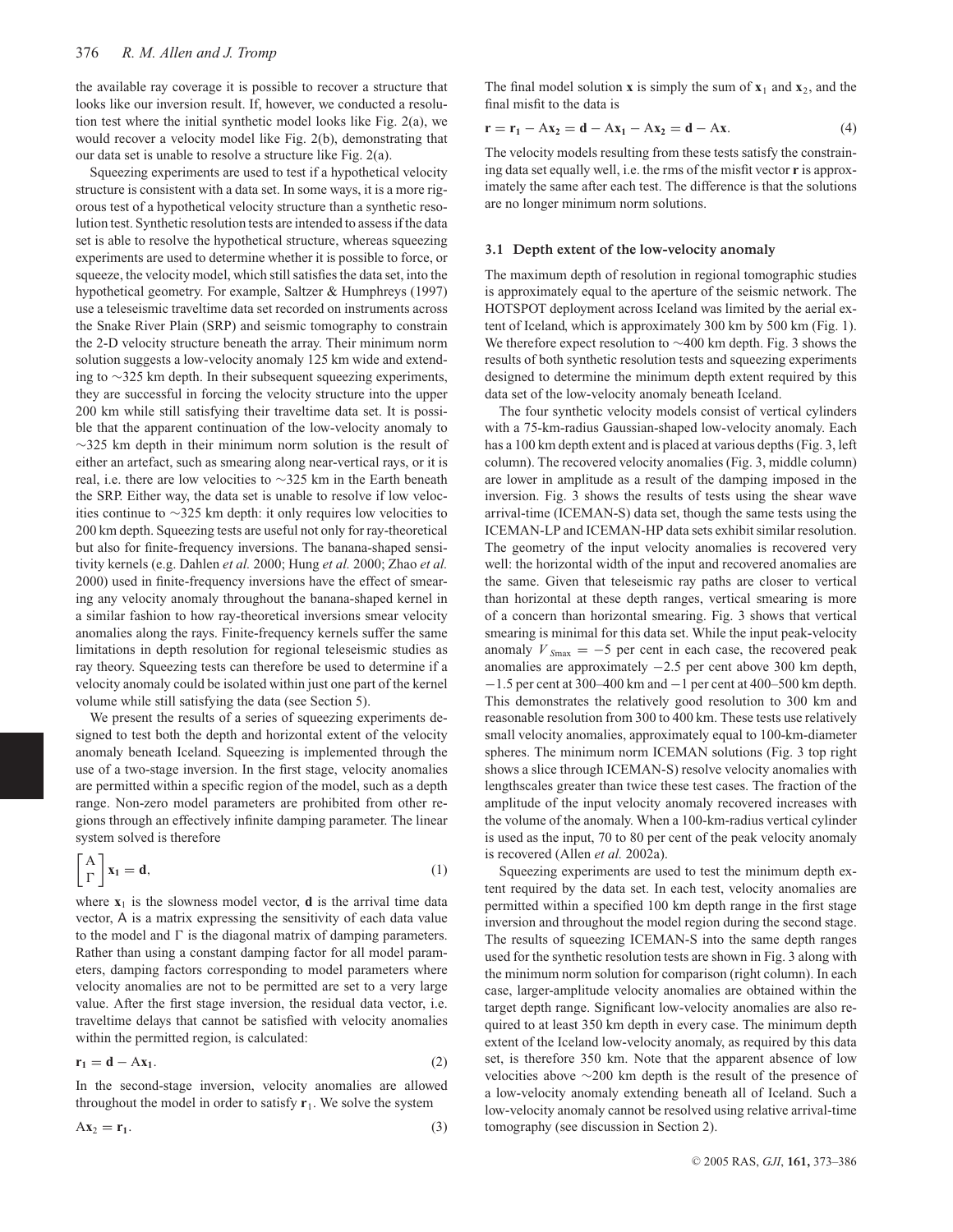

**Figure 3.** Results of resolution experiments to test the depth extent of the low-velocity anomaly beneath Iceland required by the ICEMAN-S data set. All plots show east–west vertical cross-sections in the location indicated on the map insert. Synthetic velocity models with low-velocity blobs at various depths (left column) were used as the input for synthetic resolution tests. The recovered velocity models are shown adjacent (middle column), and indicate good resolution to 300 km depth and acceptable resolution to 400 km depth. The results of squeezing experiments (right column), in which velocity anomalies were squeezed into the same depth ranges as the synthetic tests, indicate that the data set requires low velocities to a minimum of ∼350 km depth. The same slice through the minimum norm ICEMAN-S model is shown top-right.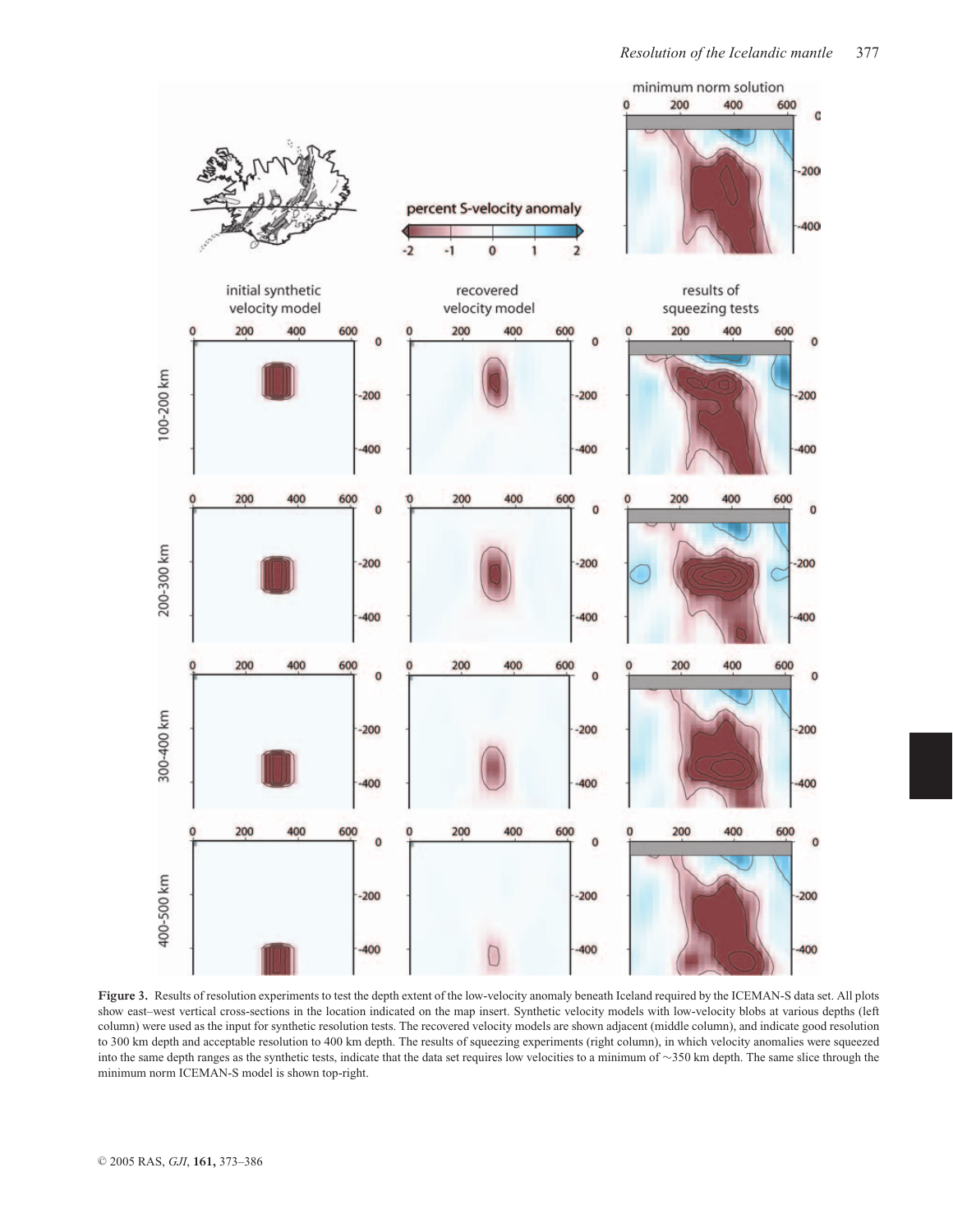#### **3.2 Diameter of the upwelling conduit**

The synthetic resolution tests shown in Fig. 3 demonstrate that velocity anomalies with horizontal lengthscales much smaller than the velocity anomaly beneath Iceland can be resolved. To test how narrow the upwelling conduit beneath Iceland could be, we conduct squeezing experiments in which velocity anomalies are only permitted within a vertical cylinder 100 km wide and centred beneath central Iceland. Fig. 4 shows the minimum norm solutions (left column) and the results of the squeezing experiments (right column)



Figure 4. Results of squeezing experiments designed to test the minimum horizontal width of the low-velocity conduit permitted by the data. The same slices through the ICEMAN-S and ICEMAN-HP minimum norm solutions (left column) and the results of squeezing the velocity models into vertical cylinders 100 km wide (right column) are shown. While significant lowvelocity anomalies are required over a region broader than 100 km for the low-frequency ICEMAN-S data set, this is not the case for the high-frequency ICEMAN-HP data set.

for models ICEMAN-S and ICEMAN-HP. This ray-theoretical test of the low-frequency data set ICEMAN-S prohibits a narrow conduit of this kind, as the data still require significant low velocities over a broader region. The results of the test on the high-frequency, ICEMAN-HP, data set are very different; the low-velocity anomaly is successfully forced into a 100-km-wide conduit. This would imply that the ICEMAN-HP data set can be satisfied by a 100-km-wide conduit, while the ICEMAN-S data set requires a much broader conduit approximately 200 km wide. The same test was performed on the ICEMAN-LP data set; the result was similar to the ICEMAN-S data set in that low velocities are required over a region broader than the 100 km cylinder.

The two possible explanations for these observations are:

(i) the geometry of the compressional- and shear-velocity anomalies are different; and

(ii) the different frequency content of the two data sets results in different images of the same velocity anomaly.

Given the similarity of the low-frequency compressional- and shearvelocity models, we reject the first possibility and focus on the second. The ray-theoretical approximation used in these squeezing experiments associates the measured traveltime anomaly with velocity anomalies along an infinitely narrow ray. The traveltime anomaly is in fact sensitive to velocity anomalies in a finite volume around the ray approximately equal to the Fresnel zone (e.g. Hung *et al.* 2001). The width of the Fresnel zone, perpendicular to the ray, is wavelength-dependent. Ray theory is an infinite-frequency approximation; it is accurate for infinite-frequency arrivals, which have zero wavelength and therefore zero-width Fresnel zones. There is an order of magnitude difference in the wavelengths of the ICEMAN-HP and ICEMAN-S data sets, which have wavelengths of the order 10 and 100 km, respectively. Given a narrow conduit beneath Iceland and a ray path that misses the anomaly by, say, 50 km, the highfrequency *P* arrival would not be sensitive to the anomaly while the longer wavelength *S* arrival would be. We therefore expect the width of the ICEMAN-S anomaly to be greater than the ICEMAN-HP anomaly and the ICEMAN-HP anomaly could be squeezed into a much narrower conduit than the ICEMAN-S anomaly, which is what we observe. We therefore propose the hypothesis that the anomaly beneath Iceland is much narrower than imaged in the ICEMAN models. Given that the artificial broadening is the result of finitefrequency effects ignored by ray theory, testing of this hypothesis requires the abandonment of ray theory.

# **4 ABAND ONING RAY THEORY**

The spectral-element method (SEM) provides a method for the simulation of global seismic wave propagation that accurately incorporates 3-D velocity heterogeneity without any limit on the level of heterogeneity or the applicable frequency range. It is a forward calculation that provides synthetic waveforms generated by a finite source at some specified location and accurately propagates the waveform through the specified global 3-D velocity structure. The method is described in detail by Komatitsch & Tromp (2002a,b); a useful overview is provided by Komatitsch *et al.* (2002).

The waveform propagation experiments presented here use an implementation of the SEM on a cluster of personal computers consisting of 150 processors and 75 GB of memory. While the SEM imposes no intrinsic upper limit on the frequency content of the synthetics, memory availability does. Our simulations provide accurate synthetics at periods greater than 12 s allowing calculation of synthetics at similar frequencies to the ICEMAN-S and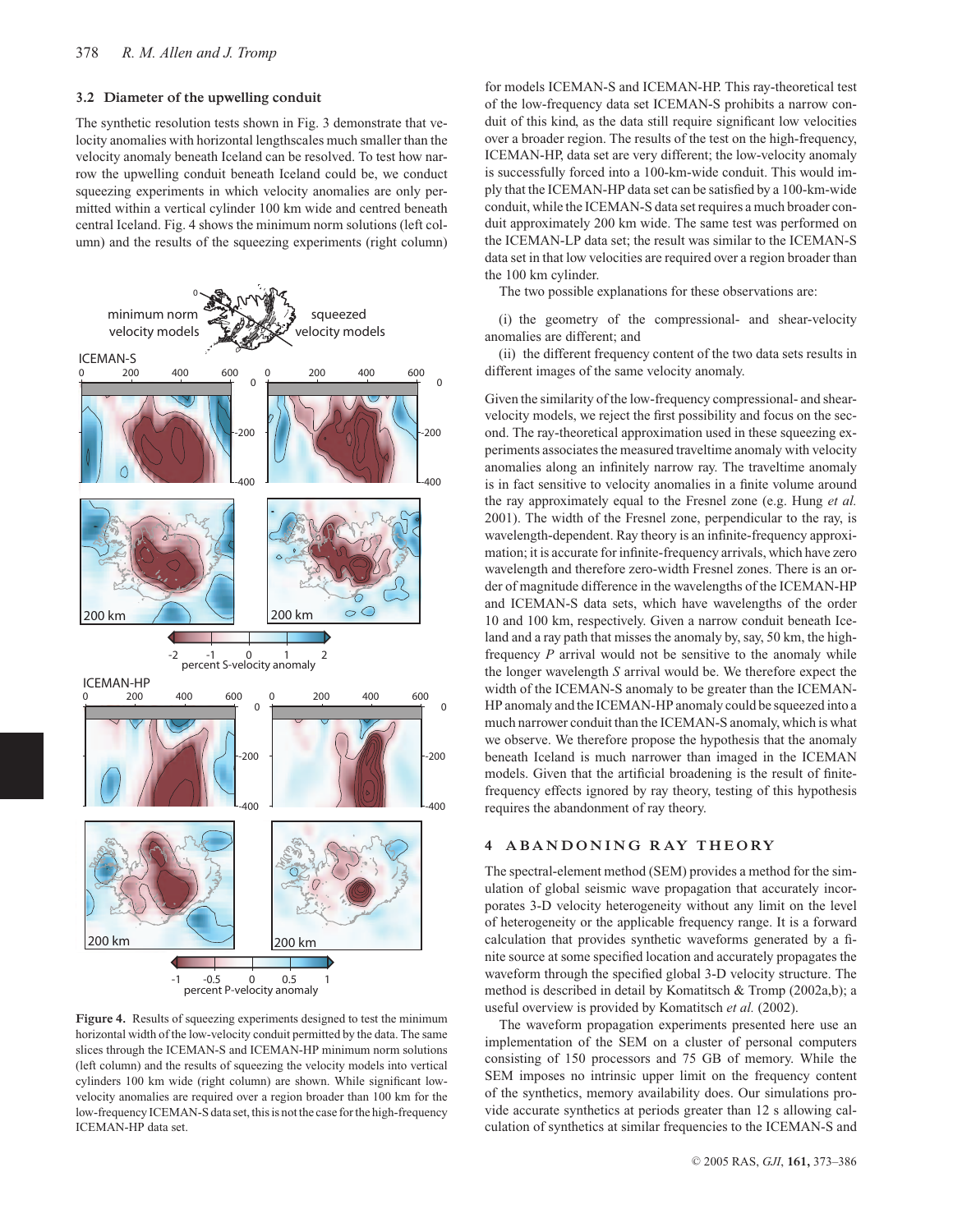ICEMAN-LP data sets. We are unable to generate SEM-synthetic data sets at ∼1 s relevant for the ICEMAN-HP data set. We can assess the significance of non-ray-theoretical (i.e. finite frequency) effects given the propagation of a seismic wave with wavelength λ through a Gaussian-shaped velocity anomaly with half-width *L*, using the ratio  $L/\lambda$ . When  $L/\lambda \leq 1$ , finite-frequency effects become significant (Nolet & Dahlen 2000). For a period of 20 s and an *L* of 50 km (similar to the narrow conduit used in the squeezing experiments of Section 3.2),  $L/\lambda$  is 0.3 and 0.5 for compressional and shear waves respectively, indicating significant finite-frequency effects; at 1 s,  $L/\lambda$  is 5.7 for compressional waves. This suggests that ray theory is a good approximation for the ICEMAN-HP data set but not for the ICEMAN-LP or ICEMAN-S data sets. We can therefore use the SEM to test velocity models as sampled by 20-s data and ray theory to test the 1 s sampling of the same models.

#### **4.1 ICEMAN verification**

We first test the ability of the ICEMAN models to recreate the traveltime data set from which they were generated using the SEM. The ICEMAN-S and ICEMAN-LP relative velocity models were superimposed on the 1-D Earth velocity model Preliminary Reference Earth Model PREM (Dziewonski & Anderson 1981). As the ICEMAN velocity models were generated from teleseismic traveltime data sets, which were corrected for crustal traveltimes using the ICECRTb crustal model (Allen *et al.* 2002b), we also added ICECRTb to the SEM velocity grid. A typical earthquake was selected to compare SEM-synthetic waveforms with those recorded by the HOTSPOT network. The 1997 July 9 event, a magnitude 7.0 earthquake off the coast of Venezuela (latitude 10.428◦N, longitude 63.486◦W, depth 10 km), is at an epicentral distance of 62◦ from the centre of the network, which is approximately the average epicentral distance of events providing *P* and *S* arrivals in the ICEMAN data sets. Synthetic waveforms were calculated at the same locations as where the HOTSPOT stations were deployed. Fig. 5 shows comparisons of the *P* and *S* arrivals on the observed and synthetic waveforms. The observed data are the raw waveforms; the vertical axis is in counts. To obtain equivalent synthetics, the SEM synthetics were convolved with the instrument response of each HOTSPOT station. The *P* and *S* waveforms are very similar: the agreement in the amplitude of the synthetic and observed arrivals is good. The waveform complexity of the recorded data after the first swing of the  $P$ - and  $S$ -wave arrival ( $>$ 30 s after the arrivals) is not observed in the synthetics. This complexity is not the result of the source time function (on account of its lateness) but is observed on waveforms recorded across Iceland and the adjacent Atlantic margins. It is therefore most likely the result of near-source structure, which we do not attempt to model.

To test the accuracy of the ICEMAN models, we use the same cross-correlation technique used on the data to measure the relative arrival times of the *P* and *S* phases in SEM synthetics (Allen *et al.* 2002a). Only the first swing of the arrival is included in the cross-correlation window preventing contamination of the relative traveltimes by the later waveform complexity. Fig. 6 shows the relative delay times, having corrected for epicentral distance. The observed delays across Iceland are plotted against the SEM-synthetic delays for the *P* and *S* arrivals. The low-velocity anomaly beneath Iceland causes a total delay across the network of ∼1 and ∼3 s for the *P* and *S* arrivals, respectively, for this earthquake. It is these gross delays that require a low-velocity anomaly beneath Iceland. If the ICEMAN models were a perfect representation of the Earth, all points in Fig. 6 would fall along the line shown. To measure the error

in the SEM-synthetic delay times, we calculate the SEM-synthetic residuals: the difference between the observed delays and the SEM-synthetic delays. The rms values of these residuals are shown in Table 1 along with the observed data rms. The ICEMAN-LP velocity model reduces the rms residuals by 56 per cent from 0.34 to 0.15 s. This is very similar to the 60 per cent rms reduction (0.34 to 0.13 s) obtained using ray theory to calculate the synthetic traveltimes through ICEMAN-LP. The similarity of these results demonstrates:

(i) the validity of the ICEMAN-LP model in that it still satisfies the traveltime data set when we use full 3-D waveform propagation (i.e. the SEM) to calculate traveltimes rather than the ray-theoretical approximation; and

(ii) ray theory does provide a valid solution in this regime where we should be concerned about the validity of ray theory.

Comparison of the ray-theoretical and SEM-synthetic residual rms values for ICEMAN-S is not as favourable (Table 1). The raytheoretical residual rms is 0.26 s, reduced from 1.04 s, while the SEM residual rms is higher at 0.52 s. Despite this difference, we suggest that the SEM-synthetic residual rms is still satisfactory, as the ray-theoretical rms residual for the entire ICEMAN-S data set is 0.50 s, similar to the SEM-synthetic value for the Venezuela event. The ray-theoretical rms value of 0.26 s for arrivals from the Venezuela earthquake is unusually low. Finally, we compare the raytheoretical and SEM-synthetic residuals for any correlation in Fig. 7. The lack of correlation suggests that these residuals represent components of the velocity structure of the Earth that are beyond both of our modelling techniques. Correlation of these residuals could indicate an inappropriate regularization of the original inversion.

#### **4.2 Diameter of the upwelling conduit**

In this section we aim to test the effects of the ray-theoretical approximation on the apparent diameter and amplitude of the lowvelocity conduit beneath Iceland. Vertical low-velocity cylinders with Gaussian-shaped velocity anomalies extending to 600 km depth are used to calculate both ray-theoretical and SEM-synthetic traveltime delays. The ICEMAN models are best approximated by a Gaussian-shaped cylinder with a radius of 100 km and peak velocity anomalies  $V_{Pmax} = -2$  per cent and  $V_{Smax} = -4$  per cent for compressional and shear waves, respectively. The ray-theoretical delay times are shown in Figs 8(a) and (g). The delay maps show a shadow behind the low-velocity anomaly with a width (in the east– west direction) equal to the width of the velocity anomaly. The width of the SEM-synthetic delay shadow for the same velocity models is greater (Figs 8b and h) as seismic arrivals with ray paths that apparently miss the velocity anomaly are delayed as a result of the finite width of their true sensitivity perpendicular to the ray.

To compare the ray-theoretical and SEM-synthetic delay maps, we calculate the percentage of the ray-theoretical delay recovered in the SEM delay map (Figs 8c and i). These maps clearly indicate the broader SEM-synthetic delay footprint compared to ray-theoretical footprint (shown as white regions). The effect of wave front healing (Wielandt 1987) is also evident because the SEM-synthetic delays directly behind the centre of the velocity anomaly are relatively small, reaching only ∼80 per cent of the ray-theoretical value for *S*-wave arrivals (Fig. 8c) and ∼50 per cent for *P*-wave arrivals (Fig. 8i). These differences between ray-theoretical and SEMsynthetic delays indicate that the use of ray theory in any technique to constrain a velocity anomaly will result in a broader, lower amplitude anomaly than in the Earth. This is the result of the fact that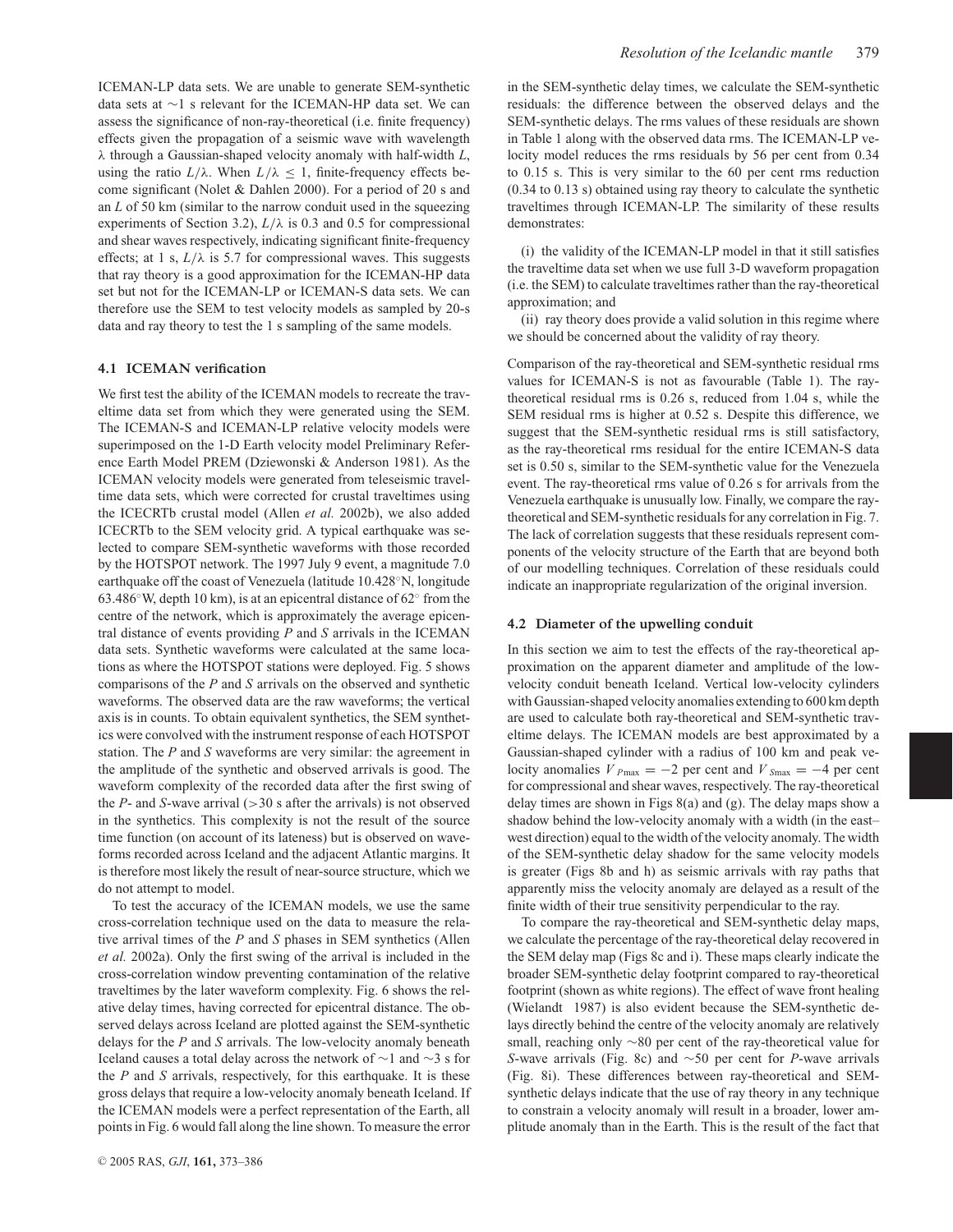

Figure 5. Comparison of *P* and *S* arrivals on the observed (solid) and SEM-synthetic (dashed) vertical component waveforms recorded and calculated for a magnitude 7.0 earthquake off the coast of Venezuela. (a) P arrivals on the vertical component. There is good agreement in both the time and amplitude of the arrivals (vertical axes are all on the same scale). (b) *S* arrivals on the tangential component. The agreement in both the time and amplitude of the arrivals is not as good as the *P* arrivals. The additional complexity of the observed data after the *S*-wave arrival (>30 s after the arrival) is most likely the result of near-source structure, which we do not attempt to model.

a traveltime observation is sensitive to a broad region of the subsurface. A traveltime delay map will therefore show delays over a larger area than the causal velocity anomaly. When ray theory is used to construct a velocity model, the resulting velocity anomaly will have similarly expanded spatial extent. This effect is in addition to the broadening and reduction in amplitude of a velocity anomaly as a result of smoothing and damping imposed in an inversion.

Given that ray theory predicts broader, lower amplitude velocity anomalies for a given set of traveltime delays, we consider a narrower, larger amplitude velocity anomaly, and calculate the raytheoretical and SEM-synthetic delay maps. The squeezing experiments described in Section 3.2 show that the ICEMAN-HP data set can be satisfied by a low-velocity conduit 100 km wide with  $V_{P\text{max}} = -3$  per cent. We therefore calculate synthetic delay maps for a 50-km-radius Gaussian-shaped cylinder with  $V_{P\text{max}} = -3$ 

per cent and  $V_{\text{Smax}} = -6$  per cent. A comparison of the raytheoretical delay maps for the 50-km-radius anomalies (Figs 8d and j) with the 100-km-radius anomalies (Figs 8a and g) shows that it is half the width with slightly smaller maximum delay times. The SEM-synthetic delay footprints (Figs 8e and k) are much broader than their ray-theoretical equivalents and only marginally narrower than the SEM-synthetic delay footprints for the 100-km-radius velocity anomalies. The wave front healing effect is also more significant for the narrower velocity anomaly than the broader one: ∼60 per cent of the ray-theoretical delay is recovered for *S* arrivals and only ∼40 per cent for *P* arrivals.

To test if the use of a ray-theoretical inversion results in projection of the traveltime delays from a 50-km-radius ( $V_{P\text{max}}$  =  $-3$  per cent,  $V_{Smax} = -6$  per cent) anomaly into a 100-km-radius  $(V_{Pmax} = -2$  per cent,  $V_{Smax} = -4$  per cent) anomaly, we compare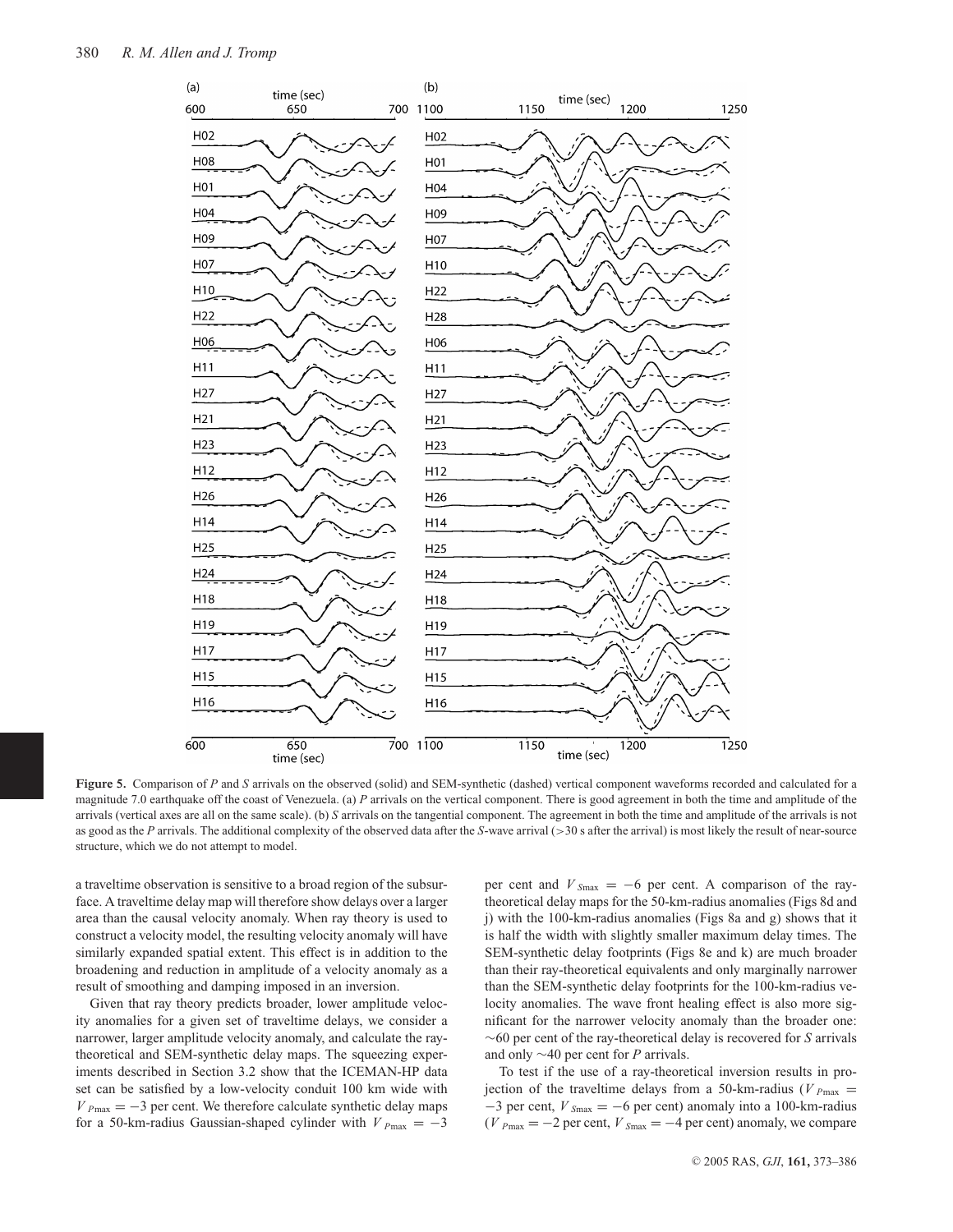

**Figure 6.** Comparison of observed and SEM-synthetic delay times for the earthquake in Venezuela (1997 July 9; *M* 7.0; 10.428◦N, 63.486◦W; depth 10 km). (a) *P*-arrival delays, (b) *S*-arrival delays. All delays were calculated by cross-correlation.

the ray-theoretical delays from the 100-km anomalies to the SEM-synthetic delays from the 50-km anomalies. The percentage of the ray-theoretical delays recovered in the SEM-synthetic delay maps are shown in Fig. 8(m) for *S* arrivals and in Fig. 8(n) for *P* arrivals. The east–west widths of the delay footprints are nearly identical for the *P* arrival comparison and very similar for *S* arrivals. This similarity would suggest that it is possible for an apparent 100-kmradius anomaly in the upper few hundred kilometres of the mantle resulting from a ray-theoretical inversion to be the product of a 50-km-radius anomaly in the Earth. However, the true amplitude of the velocity anomaly would also be significantly larger. Given that only ∼60 per cent of the ray-theoretical delay time is recovered for *S* arrivals and ∼30 per cent for *P* arrivals, the velocity anomalies would need to be of the order of 170 per cent of the apparent shear velocity and 330 per cent of the apparent compressional velocity.

Based on these tests, we could argue that the apparent 100-km-radius anomalies beneath Iceland could in fact be much narrower, i.e. 50 km in radius. However, this would require very large peak velocity anomalies of the order of  $V_{\text{Smax}} = -10$  per cent and  $V_{P\text{max}} = -20$  per cent. If the only traveltime data sets available were at low frequencies (greater than 16 s), where the finite-frequency effects investigated here are significant, we would not be able to rule out ultranarrow, ultralow-velocity anomalies. However, in the case of Iceland, the availability of the higher frequency (∼1 Hz) compressional-arrival data set provides additional constraints. The ray-theoretical approximation is satisfactory for the ICEMAN-HP data set, so any velocity anomaly proposed based upon these SEM tests must also generate ray-theoretical traveltime delays that satisfy the observed ICEMAN-HP data set. The squeezing test outlined in Section 3.2 indicates that a 50-km-radius conduit can satisfy the data set but the peak velocity anomaly in this case is around −3 per cent. Increasing the velocity anomaly to −20 per cent would no longer satisfy the data set, therefore a 50-km-radius anomaly cannot satisfy the ICEMAN data sets. While the anomaly beneath Iceland cannot be as narrow as 50 km, the comparisons of the raytheoretical and SEM-synthetic delay maps in Fig. 8 suggest that the anomaly is narrower than it appears in the ICEMAN models.

#### **4.3 Early arrivals from low-velocity anomalies**

The SEM-synthetic delay maps (Figs 8b, e, h and k) show areas with a negative delay, i.e. early arrivals, most visible to the east and west of the velocity anomaly but also wrapping around and in front of the low-velocity anomaly. This observation is perhaps surprising given that the velocity models used to calculate the synthetics include only low-velocity anomalies. The observation is, however, predicted by banana-doughnut traveltime sensitivity kernels (Dahlen *et al.* 2000;

**Table 1.** Comparison of observed and synthetic rms delay residuals. Residuals are obtained by forward calculation of synthetic traveltimes through the ICEMAN models, which are then subtracted from the observed delays. Both ray theory and the SEM are used for the forward calculation for comparison. The rms values are shown for just the Venezuela earthquake (1997 July 9; *M* 7.0; 10.428◦N, 63.486◦W; depth 10 km) and the entire ICEMAN data sets. All rms values are in seconds.

|                           | Venezuela event  |                 | Entire ICEMAN data sets |                 |
|---------------------------|------------------|-----------------|-------------------------|-----------------|
|                           | <b>ICEMAN-LP</b> | <b>ICEMAN-S</b> | <b>ICEMAN-LP</b>        | <b>ICEMAN-S</b> |
| Observed data delays      | 0.34             | 1.04            | 0.50                    | 1.62            |
| Ray-theoretical residuals | 0.13             | 0.26            | 0.24                    | 0.50            |
| SEM-synthetic residuals   | 0.15             | 0.52            |                         |                 |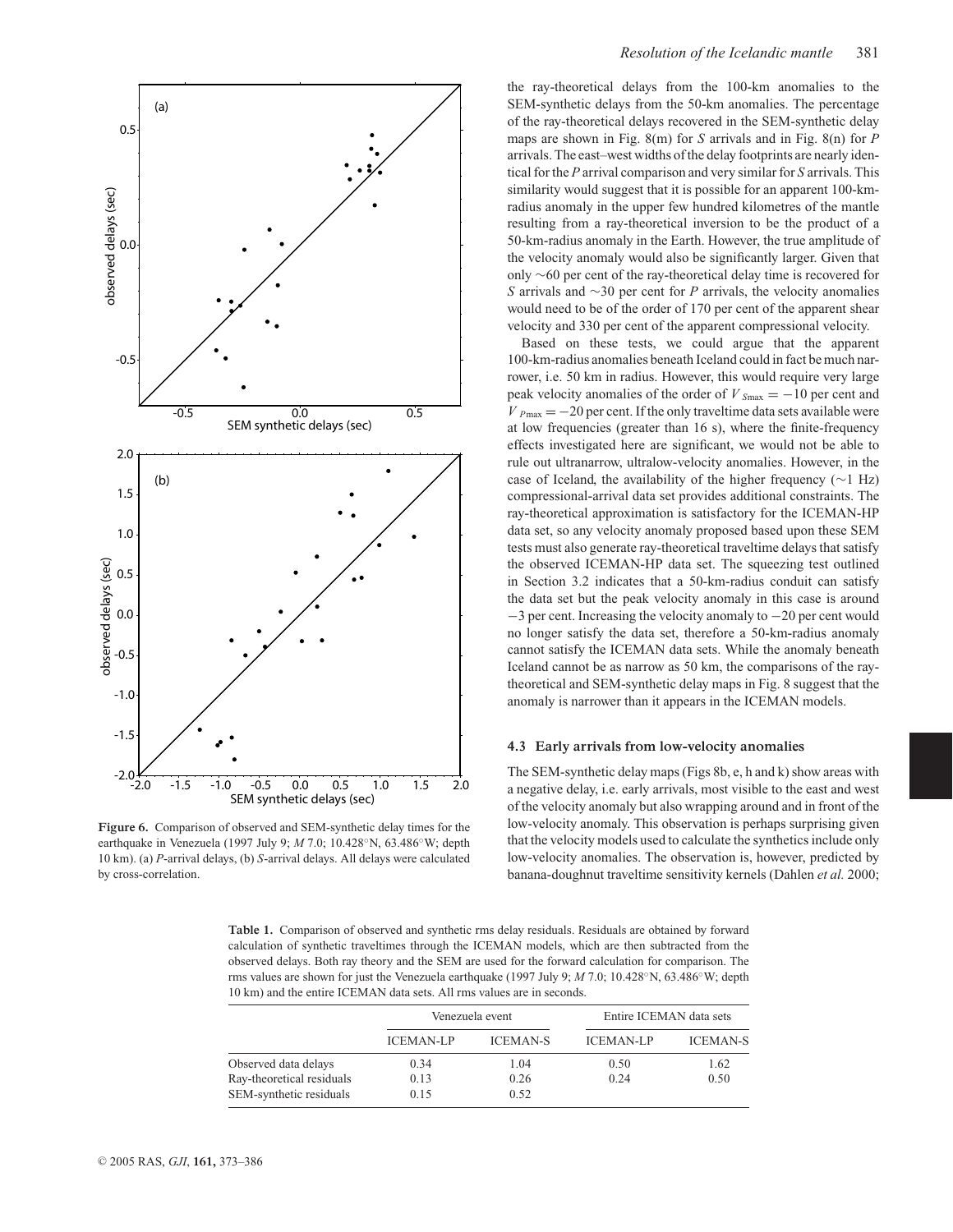

**Figure 7.** Comparison of SEM-synthetic residuals and ray-theoretical residuals for the earthquake in Venezuela (1997 July 9; *M* 7.0; 10.428◦N, 63.486◦W; depth 10 km). (a) *P*-arrival residuals, (b) *S*-arrival residuals. The residuals represent the component of each delay time that is not satisfied by the velocity model as calculated using the SEM and ray theory.

Hung *et al.* 2000, 2001). The banana-shaped kernels have alternating positive and negative layers: outside the zero sensitivity core is a layer of negative sensitivity (a negative velocity perturbation results in a positive delay time) corresponding to the first Fresnel zone. Outside the negative sensitivity layer is a positive sensitivity layer (a negative velocity perturbation results in a negative delay, i.e. an early arrival) corresponding to the second Fresnel zone. While the ray-paths associated with these negative delays on the SEM delay maps in Fig. 8 do not traverse the low-velocity anomaly, the first positive sensitivity layer of the banana-doughnut kernel touches the velocity anomaly, resulting in an early arrival.

# **5 DIS CUSSION**

Regional seismic deployments are widely used to constrain mantle structures on scales of tens to hundreds of kilometres. These constraints provide the link between larger scale mantle processes, as imaged by global tomography, and smaller-scale processes observed in the crust. The resolution experiments presented above indicate the extent to which regional velocity models can be molded while still satisfying the traveltime data set from which they are generated. This provides a warning against overinterpretation of single preferred velocity models. Such models are usually minimum norm solutions, a choice that biases our perception of mantle structure towards one of broad, low-amplitude velocity anomalies. This bias is the result of:

(i) limited data coverage, which results in smearing of velocity anomalies along ray paths;

(ii) the use of ray theory, which will always broaden velocity anomalies as a result of the finite width of the Fresnel zone; and

(iii) the regularization imposed on the inversion, which usually includes both further smoothing and damping.

Resolution tests, the aim of which is to validate the model, have their limitations as they often use the same approximations as the initial tomographic inversion. The spatial variation in the scale of anomalies that can be resolved given the available data coverage can be assessed using a suite of spike or blob-like synthetic velocity models. The presence of hypothetical structures can also be discounted when the hypothetical structure is resolved in a resolution test but does not appear in the velocity model. However, the successful recovery of a velocity model does not demonstrate its uniqueness. Squeezing experiments allow for a better assessment of the range of velocity models that satisfy a particular data set. As with synthetic resolution tests, squeezing experiments allow hypothetical velocity structures to be discounted. They also begin to allow testing of the validity of a velocity model in that they provide an assessment of the sensitivity of the data set to alternative geometries. Both synthetic resolution tests and squeezing experiments still use ray theory and are therefore not sensitive to the limitations of the approximation.

Investigating the effect of using ray theory on imaged mantle velocity structure is possible using full 3-D waveform propagation techniques. The SEM calculations above illustrate the significance of finite-frequency effects in regional tomographic experiments. For a traveltime measurement at a given frequency, the significance of finite-frequency effects increases as the lengthscale of the velocity anomaly decreases (Nolet & Dahlen 2000). Our calculations of traveltime delay maps using∼20 s arrivals show that finite-frequency effects are significant for structures in the upper mantle on the scale of tens of kilometres but become less important for anomalies greater than a few hundred kilometres in width. The upper mantle is the target region of most regional tomographic experiments and ∼20 s represents a typical frequency for the measurements of teleseismic arrivals. These finite-frequency effects can result in anomalies up to  $~\sim$ 100 km wide appearing up to twice their true width. The amplitude of the velocity anomaly is also significantly reduced, in some cases by more than 50 per cent. While ray theory provides a good approximation for high-frequency (∼1 Hz) arrivals, it is difficult to measure any teleseismic shear arrivals at these high frequencies. It is also difficult to measure such high-frequency compressional arrivals in ocean bottom deployments. Therefore, we cannot avoid the need to account for finite-frequency effects in our interpretation of regional tomographic velocity models.

Despite the limitations of ray theory, SEM calculations of the traveltime delays generated by the ICEMAN models produce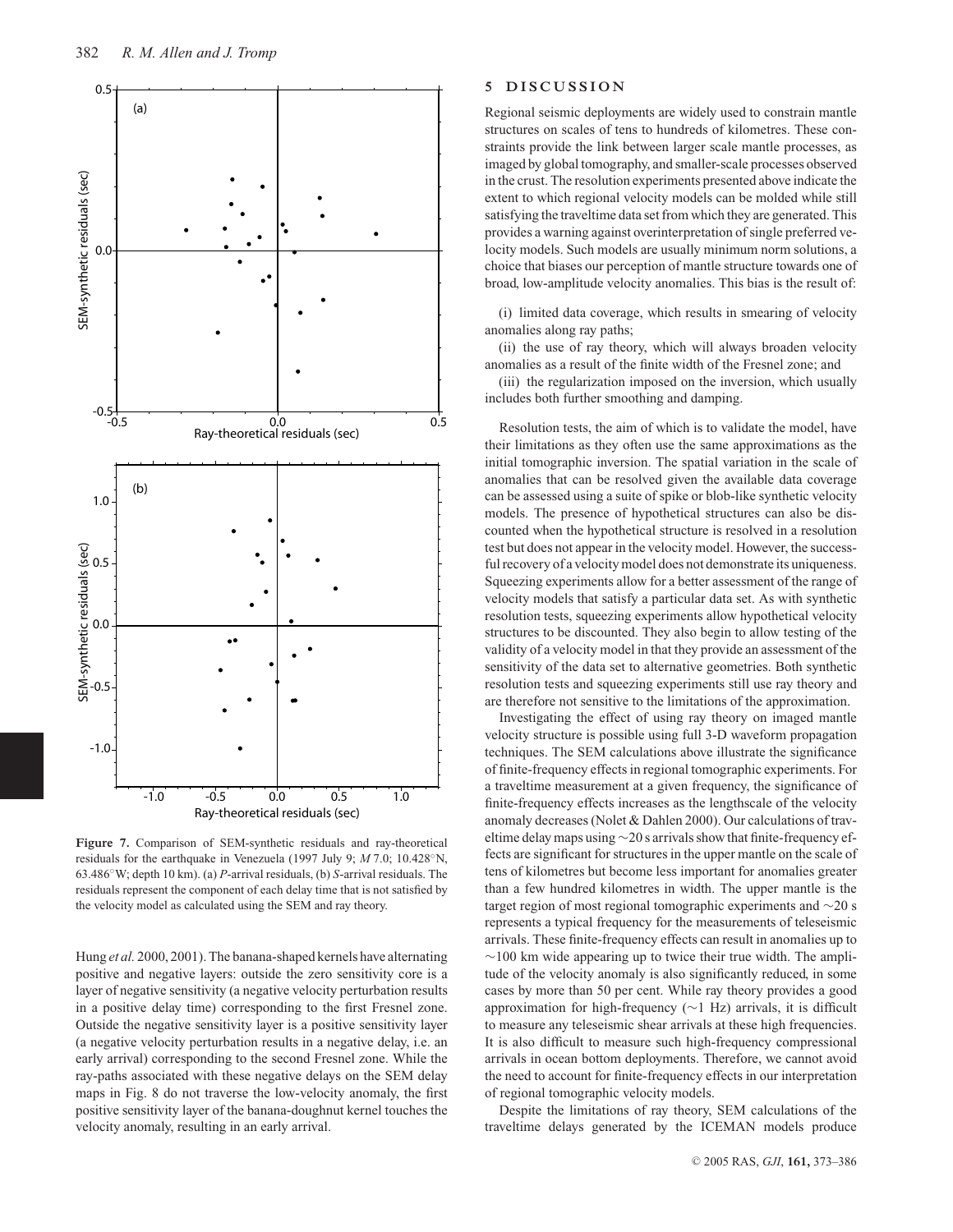

**Figure 8.** Comparison of ray-theoretical and SEM-synthetic traveltime delays for various low-velocity Gaussian-cross-sectional vertical cylinders (centre indicated by the star). Maps of ray-theoretical delay times, SEM-synthetic delay times and the percentage of the ray-theoretical delay recovered in the SEM-synthetic delay map are shown in the left, middle and right columns respectively for a hypothetical seismic source at  $65°$  to the south. Maps (a)–(c) are for the *S*-wave arrival given a 100-km-radius, −4 per cent shear wave anomaly, maps (d)–(f) are also *S* delays but for a 50-km-radius, −6 per cent anomaly. Maps (g)–(l) are *P* delays and use 100-km-radius, −2 per cent anomaly (g)–(i), and a 50 km, −3 per cent anomaly (j)–(l). All four comparisons of SEM-synthetic delays with ray-theoretical delays show the broader delay footprint and smaller delay times of the SEM-synthetic delays. The percentage of the ray-theoretical delay from a 100-km-radius, −4 per cent shear-velocity anomaly recovered in an SEM-synthetic delay map calculated for a 50-km-radius, −6 per cent anomaly is shown in (m). The percentage of the ray-theoretical delay from a 100-km-radius, −2 per cent compressional-velocity anomaly recovered in an SEM-synthetic delay map calculated for a 50-km-radius, −3 per cent anomaly is shown in (n).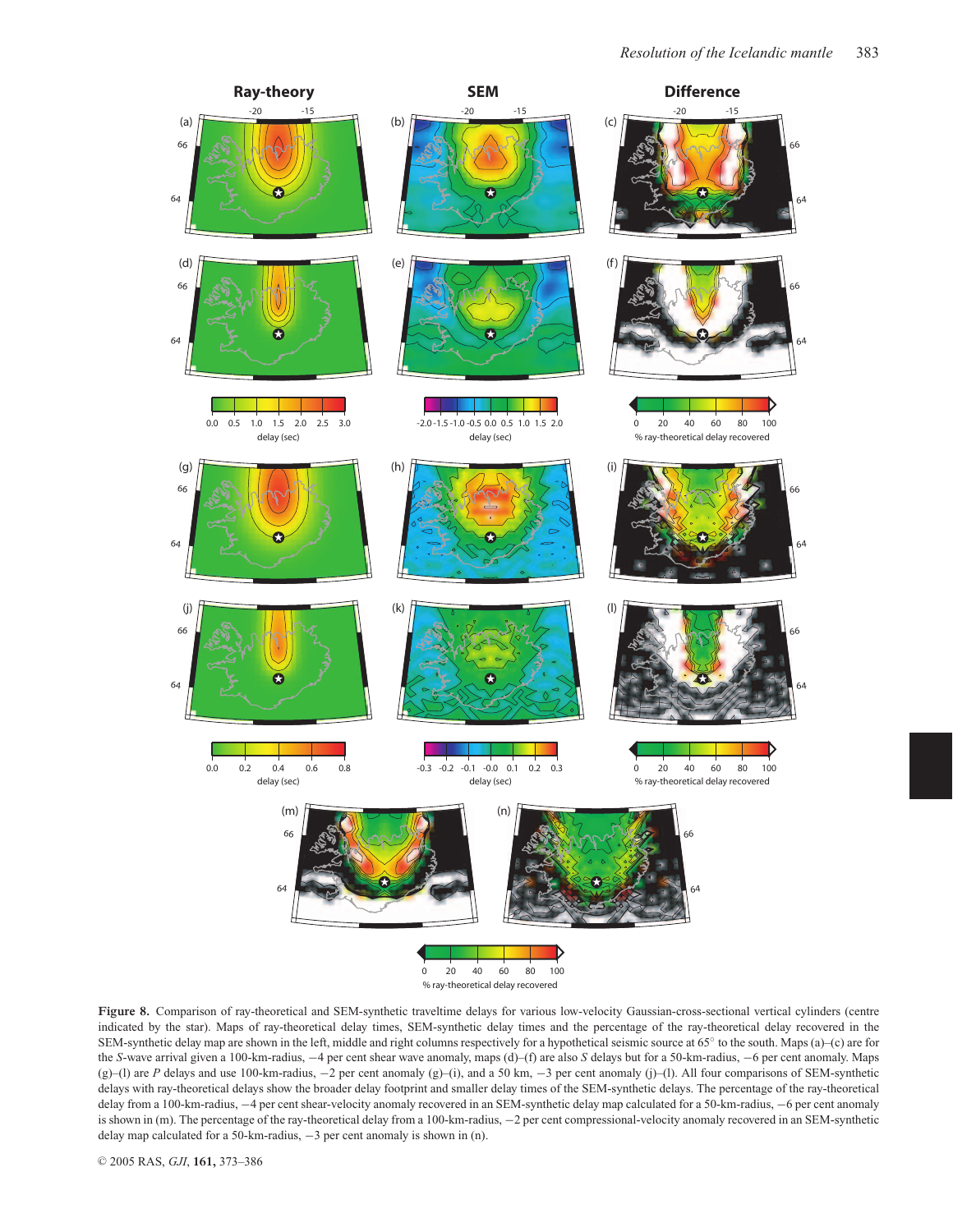satisfactory results. The rms of the SEM-synthetic residuals is similar to that of the ray-theoretical residuals. Other SEM tests indicate that the upwelling conduit is probably a little narrower than in the ICEMAN models. This leads to the conclusion that the ICEMAN models are just one of a set of valid solutions. The satisfactory reproduction of traveltime delays using the ICEMAN models is perhaps a little surprising given the difference in the ray-theoretical and SEM-synthetic delay maps (Fig. 8). It is most likely a result of the smoothing imposed in the ray-theoretical inversion, which essentially broadens the sensitivity kernel of a traveltime observation. If the lengthscale of the imposed smoothing is similar to the width of the Fresnel zone, then a ray-theoretical inversion will result in a model from which the traveltime delays can be reproduced even when full wave propagation is accounted for. This explanation also leads to the conclusion that the ray-theoretical ICEMAN models represent end-members with the broadest, lowest velocity anomalies.

In a recent tomographic inversion of a similar teleseismic traveltime data set, finite-frequency sensitivity kernels were implemented (Hung et al. 2004). The Born–Fréchet kernel theory (a.k.a. bananadoughnut theory) used in this study accounts for the off-path 3-D sensitivity of seismic waves (Dahlen *et al.* 2000; Hung *et al.* 2000; Zhao *et al.* 2000) neglected by ray theory. In the finite-frequency inversion (Hung *et al.* 2004) the maximum depth of resolution is extended to the base of the upper mantle, rather than being limited to the upper ∼400 km as in ray-theoretical inversions (Wolfe *et al.* 1997; Foulger *et al.* 2001; Allen *et al.* 2002a). This is a result of the cross-sectional width of the sensitivity kernels, which stretches the sensitivities of the traveltime data set to greater depths. The same is true in the horizontal directions, the banana-doughnut kernels encompass a broader region than ray-theoretical sensitivities and the same data set therefore constrains a larger volume. While bananadoughnut kernels are a more accurate representation of traveltime sensitivities, inversions that utilize them are still subject to limitations in the resolution imposed by the data set, just as ray-theoretical inversions are. The philosophy behind the squeezing tests presented here is equally appropriate for finite-frequency inversions. For example, the depth-extent squeezing tests shown here (Fig. 3) are designed to determine if the low-velocity anomalies observed in the ICEMAN models at depth are the product of smearing along the ray path. Any such smearing is the product of limited data coverage and a minimum norm solution. The same squeezing tests could be used after a finite-frequency inversion to test the extent to which velocity anomalies are smeared within the 3-D sensitivity kernels.

Given the non-uniqueness of tomographic velocity models, there are two approaches to interpretation. Having conducted resolution experiments to determine a range of valid velocity structures, we either interpret only elements that are common to all the models, or we discuss the range of interpretations available. In the specific case of Iceland, all satisfactory velocity models show the presence of a low-velocity anomaly extending down to 350 km depth. The resolution and squeezing experiments shown here demonstrate that low velocities at greater depth could be the result of smearing along ray paths. The recent finite-frequency study of Iceland argues that low velocities do extend to the base of the upper mantle (Hung *et al.* 2004), which is consistent with several global tomographic models (e.g. Ritsema *et al.* 1999; Montelli *et al.* 2004). The horizontal extent of the low-velocity anomaly in the ICEMAN models represents an upper limit on its width. The ICEMAN-HP data set, which can be accurately modelled using ray theory, can be squeezed into a 100-km-wide cylinder. SEM experiments show that a 100-km-wide anomaly can generate a delay footprint twice as wide, indicating

that a 100-km-wide anomaly could also satisfy the ICEMAN-LP and ICEMAN-S models. Tests with all three data sets demonstrate a trade-off between the anomaly width and amplitude: a narrower anomaly requires a higher peak velocity anomaly to maintain traveltime delays at the surface. However, differences in the ratio of velocity perturbation to anomaly width at higher and lower frequencies demonstrate that it is not possible to satisfy traveltime observations with a 100-km-wide velocity anomaly. This conclusion provides a lower bound on the width of the anomaly beneath Iceland. Given the resolution experiments presented above, we would conclude that the low-velocity anomaly beneath Iceland is between ∼75 and 100 km in radius (of the best-fitting Gaussian-shaped velocity anomaly).

The ICEMAN models also provide a lower bound on the amplitude of the velocity anomalies: −2 per cent for compressional waves and −4 per cent for shear waves. Geochemical constraints on the temperature anomaly beneath Iceland are in the range of 140– 260 ◦C (McKenzie 1984; Schilling 1991; White *et al.* 1995; Shen *et al.* 2002). Using the temperature derivatives of Karato (1993) for olivine with a reasonable Q value, velocity anomalies of −2 and −4 per cent are easily interpreted in terms of temperature anomalies within the 140–260 ℃ range (Allen *et al.* 2002a). It is more difficult to put an upper limit on the amplitude of the velocity anomalies. Based on the results of the SEM experiments with a 50-km-radius plume, we estimated that peak velocity anomalies as high as −20 and −10 per cent for compressional and shear waves respectively would be required to maintain the traveltime delays at the surface. Although we have discounted an anomaly of this width and therefore velocity anomalies of this amplitude, we do expect the anomaly beneath Iceland to be narrower than the ICEMAN models. Correspondingly, the peak velocity anomalies would be expected to be greater than −2 and −4 per cent. Hung *et al.* (2004) account for wave front healing effects neglected by ray theory and estimate velocity anomalies that are 2–3 times greater than those in the ICEMAN models. The horizontal width of the anomaly Hung *et al.* (2004) resolve is also slightly greater than the ICEMAN models. Although they do not conduct squeezing tests, it is likely that they could also satisfy their data set with a narrower anomaly, which would require larger velocity anomalies still. Support for such large amplitude velocity anomalies is provided by a previous study of the diffraction effects of the Iceland anomaly, which concluded that the peak shear-velocity anomaly is −12 per cent (Allen *et al.* 1999).

We provide constraints on the range of velocity-anomaly geometries and amplitudes that may be present beneath Iceland. This range represents a constraint for geodynamic models of mantle processes beneath the Iceland hotspot. Top-down mechanisms for Iceland are driven by passive upflow into the new oceanic mantle, and lateral temperature gradients between the oceanic mantle and continental cratons. Geodynamic top-down models that aim to satisfy specific observations of the Iceland hotspot are not yet forthcoming. Perhaps one of the most difficult constraints to satisfy will be the requirement of a relatively narrow (<200 km diameter) cylindrical upwelling conduit at the centre of an oceanic mantle basin >1000 km wide (the width of the Atlantic ocean at the latitude of Iceland). Mantle plume, or bottom-up, models are available for the Iceland hotspot. The most recent models of Albers & Christensen (2001) and Ito (2001) prefer ultranarrow conduits 100 km in diameter. Our tests show that it is not possible to satisfy seismic observations with such a narrow conduit. Instead, the conduit must be >100 and <200 km in diameter. While our tests cannot provide tighter constraints on the range of conduit diameters, it is worth noting the implications of choosing a conduit at the narrower end of this range. Even with very low Q values of 100 for  $Q_P$  and 50 for  $Q_S$ , and a mantle temperature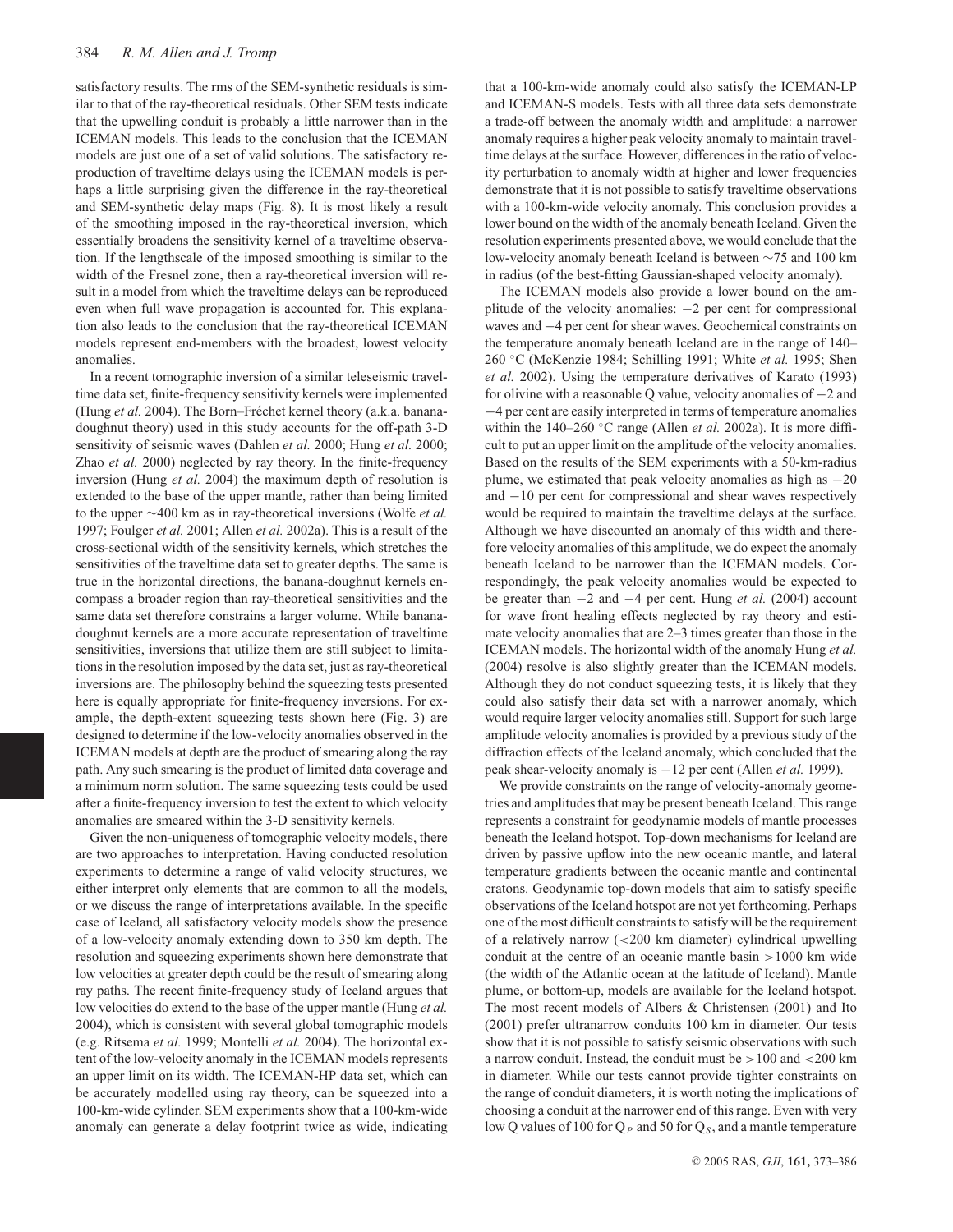at the upper limit of the geochemical range (260  $°C$ ), the maximum velocity anomalies resulting from temperature alone would be −3.6 and −6.0 per cent for compressional and shear waves, respectively (Karato 1993). Higher-amplitude velocity anomalies, as would be required by a conduit diameter closer to the 100-km end-member, would require the presence of partial melt or other fluids to greater than 350 km depth. The presence of high water concentrations in the mantle beneath Iceland (Nichols *et al.* 2002) would depress the solidus, increasing both the volume and depth of melting. While melting models for Iceland place most of the melting above 100 km depth, there is evidence for a small melt fraction at greater, as yet unconstrained, depths (Slater *et al.* 2001).

## $6$  **CONCLUSION**

(i) While synthetic spike resolution tests give a sense of the extent and scale of resolution, they do not account for the limitations of the applied theory (usually ray theory) or the imposed effects of regularization (smoothing and damping). Squeezing experiments change the regularization and allow testing of alternative velocityanomaly geometries (while satisfying the data to an equal extent) but still assume ray theory is valid. To test the significance of diffraction and wave front healing effects ignored by ray theory, and resulting in additional smoothing and damping of resolved velocity anomalies, respectively, full 3-D waveform propagation techniques must be applied.

(ii) When using teleseismic body wave arrival times measured at periods of around ∼20 s to constrain upper-mantle structure, finitefrequency effects are significant for velocity anomalies on the scale of ∼100 km or smaller, but significantly reduced for anomalies with lengthscales greater than ∼200 km. These lengthscales are similar to many mantle structures of interest, e.g. subducting slabs, backarc upwelling and mid-ocean ridge upwelling.

(iii) Our assessment of the true range of velocity anomalies beneath Iceland, based on testing using both ray-theoretical and finitefrequency techniques, shows the following.

(a) The ICEMAN velocity models are valid representations of Earth structure. This has been demonstrated through calculation of synthetic traveltimes using a numerical approach (SEM) that simulates seismic wave propagation through 3-D velocity models. The rms of the SEM-synthetic residuals is similar to the ray-theoretical residuals.

(b) The ICEMAN velocity models represent just one of a set of velocity models that satisfy the traveltime data set.

(c) The minimum depth extent of the low-velocity upwelling conduit beneath Iceland required by the regional ICEMAN data sets is ∼350 km.

(d) The upwelling conduit beneath Iceland is in the range of 100 to 200 km in horizontal diameter; it is most likely between 150 and 200 km.

(e) There is a trade-off between the horizontal diameter and amplitude of the peak-velocity anomaly. Given a 200 km diameter, the compressional- and shear-velocity anomalies are approximately −2 and −4 per cent, respectively. Given a narrower diameter, the amplitudes of the velocity anomalies increase. Perturbations greater than  $-10$  per cent in both *P* and *S* velocity would be required for a 100-km-diameter upwelling.

(iv) Any top-down geodynamic model for the formation of Iceland must be capable of generating a low-velocity anomaly to greater than 350 km depth that is not more than 200 km in diameter. The model must produce such an upwelling at the centre of an ocean basin ∼1000 km wide.

(v) Bottom-up (or mantle plume) geodynamic models for Iceland must satisfy surface observations with a conduit greater than 100 km and less than 200 km in diameter. The lower bound of 100 km would also require a very large amplitude velocity anomaly that is difficult to justify without the presence of partial melt or other fluids to greater than 350 km depth. It is more likely that the true diameter is in the 150 to 200 km range. The minimum diameter bound also represents the required resolution of any future tomographic experiment designed to resolve the debate over the source depth of the upwelling, i.e. whether there is an upper- or lower-mantle origin for the Iceland hotspot.

# **ACKNOW LEDGMENTS**

We thank Raul Madariaga, Jeroen Ritsema and an anonymous reviewer for helpful suggestions in preparing the manuscript. Support for RMA was provided by the Texaco Postdoctoral Fellowship awarded by the Seismological Laboratory of the California Institute of Technology and an award from the Graduate School of the University of Wisconsin–Madison, NSF-EAR 0309576 provided support for JT. The HOTSPOT and ICEMELT seismic data sets were provided by the IRIS-DMC and the SIL data set was provided by Vedurstofa Islands, Reykjavik, Iceland. Each figure has been generated using the GMT software of P. Wessel and W.H.F. Smith. This is contribution 9040 of the Division of Geological and Planetary Sciences, California Institute of Technology.

#### **REFERENCES**

- Albers, M. & Christensen, U.R., 2001. Channeling of plume flow beneath mid-ocean ridges, *Earth planet. Sci. Lett.,* **187,** 207–220.
- Allen, R.M. *et al.,* 1999. The thin hot plume beneath Iceland, *Geophys. J. Int.,* **137,** 51–63.
- Allen, R.M. *et al.,* 2002a. Imaging the mantle beneath iceland using integrated seismological techniques, *J. geophys. Res.,* **107,** 2325, doi:10.1019/2001JB000595.
- Allen, R.M. *et al.,* 2002b. Plume driven plumbing and crustal formation in iceland, *J. geophys. Res.,* **107,** 2163, doi:10.1029/2001JB000584.
- Anderson, D.L., 1993. He-3 from the mantle primordial signal or cosmic dust, *Science,* **261,** 170–176.
- Anderson, D.L., 2001. A statistical test of the two reservoir model for helium isotopes, *Earth planet. Sci. Lett.,* **193,** 77–82.
- Bijwaard, H. & Spakman, W., 1999. Tomographic evidence for a narrow whole mantle plume below Iceland, *Earth planet. Sci. Lett.,* **166,** 121– 126.
- Bjarnason, I.T., Wolfe, C.J. & Solomn, S.C., 1996. Initial results from the ICEMELT experiment: Body-wave delay times and shear-wave splitting across Iceland, *Geophys. Res. Lett.,* **23,** 459–462.
- Breddam, K., Kurz, M.D. & Storey, M., 2000. Mapping out the conduit of the Iceland mantle plume with helium isotopes, *Earth planet. Sci. Lett.,* **176,** 45–55.
- Dahlen, F.A., Hung, S.H. & Nolet, G., 2000. Frechet kernels for finitefrequency traveltimes—i. Theory, *Geophys. J. Int.,* **141,** 157–174.
- Dziewonski, A.M. & Anderson, D.L., 1981. Preliminary reference earth model, *Phys. Earth planet. Int.,* **25,** 297–356.
- Foulger, G.R. *et al.,* 2001. Seismic tomography shows that upwelling beneath iceland is confined to the upper mantle, *Geophys. J. Int.,* **146,** 504–530.
- Graham, D.W., Castillo, P.R., Lupton, J.E. & Batiza, R., 1996. Correlated He and Sr isotope ratios in South Atlantic near- ridge seamounts and implications for mantle dynamics, *Earth planet. Sci. Lett.,* **144,** 491–503.
- Hung, S.H., Dahlen, F.A. & Nolet, G., 2000. Frechet kernels for finitefrequency traveltimes—ii. Examples, *Geophys. J. Int.,* **141,** 175–203.
- Hung, S.H., Dahlen, F.A. & Nolet, G., 2001. Wavefront healing: A bananadoughnut perspective, *Geophys. J. Int.,* **146,** 289–312.